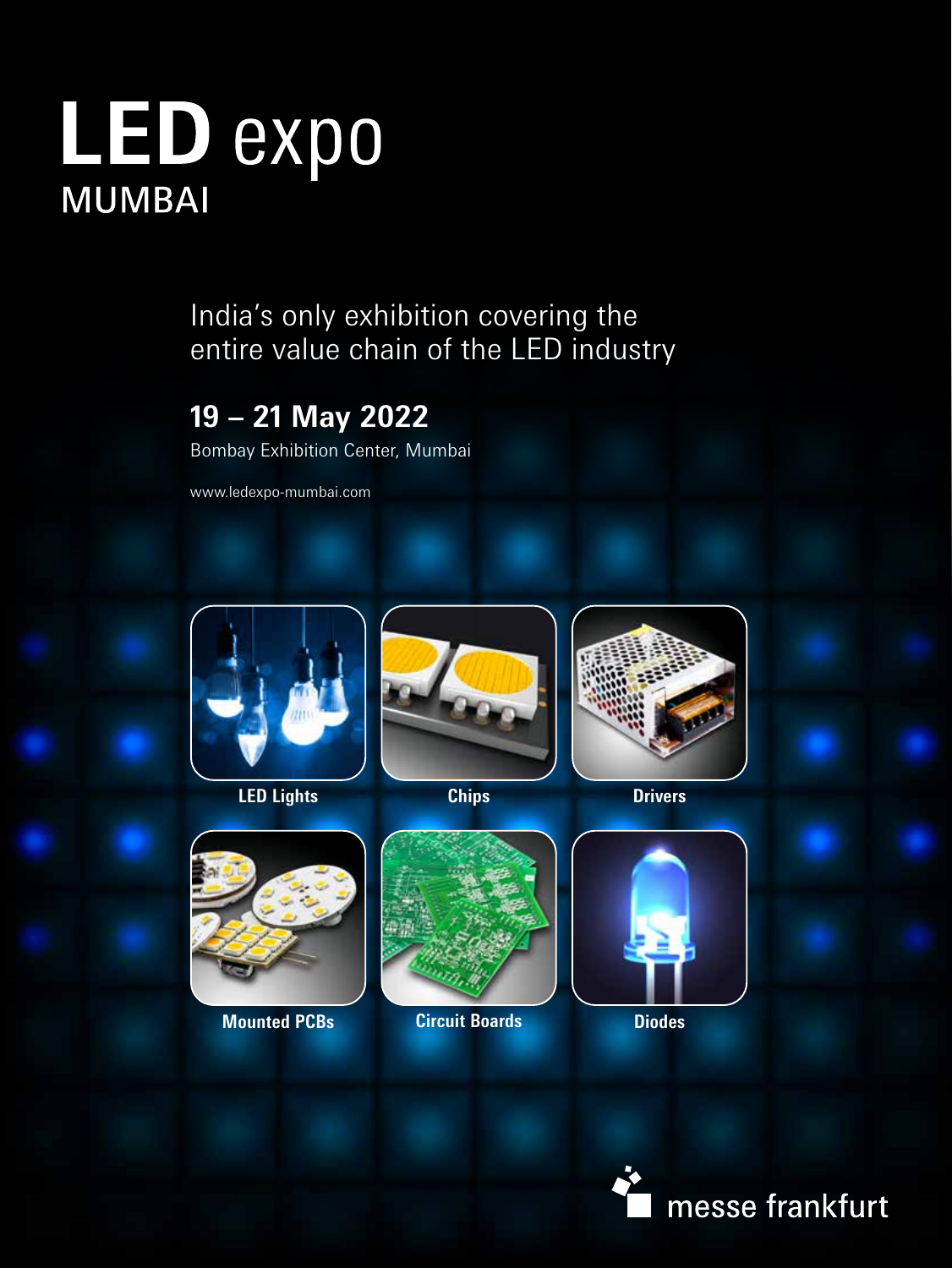## Illuminating the nation!

With the success of its previous editions, LED Expo has proven to be a spectacular business platform for the LED sector. The 23rd edition of LED Expo will be held from 19 – 21 May, 2022 at the Bombay Exhibition Centre in Mumbai, bringing together the finest of the LED lighting industry.

The Indian LED lighting industry is booming, and benefits greatly from new government initiatives to upgrade from CFL to LED to increase cost effectiveness. Market demand rises day by day and the local market has a growth projection of CAGR 26.6% from 2017 to 2023 (Source – Ken Research Report).

By connecting the dots, LED Expo capitalises on these opportunities. The exhibition welcomes industry participants to a potential business platform where they can discover, present and source the most cutting-edge innovations and advances from across the world.

### Overview of 2019 Mumbai edition



295 exhibitors







 $21\%$  growth in exhibition space



81% of exhibitors were satisfied with their participation



6 participating countries and regions China, Hong Kong, India, Korea, Taiwan & UAE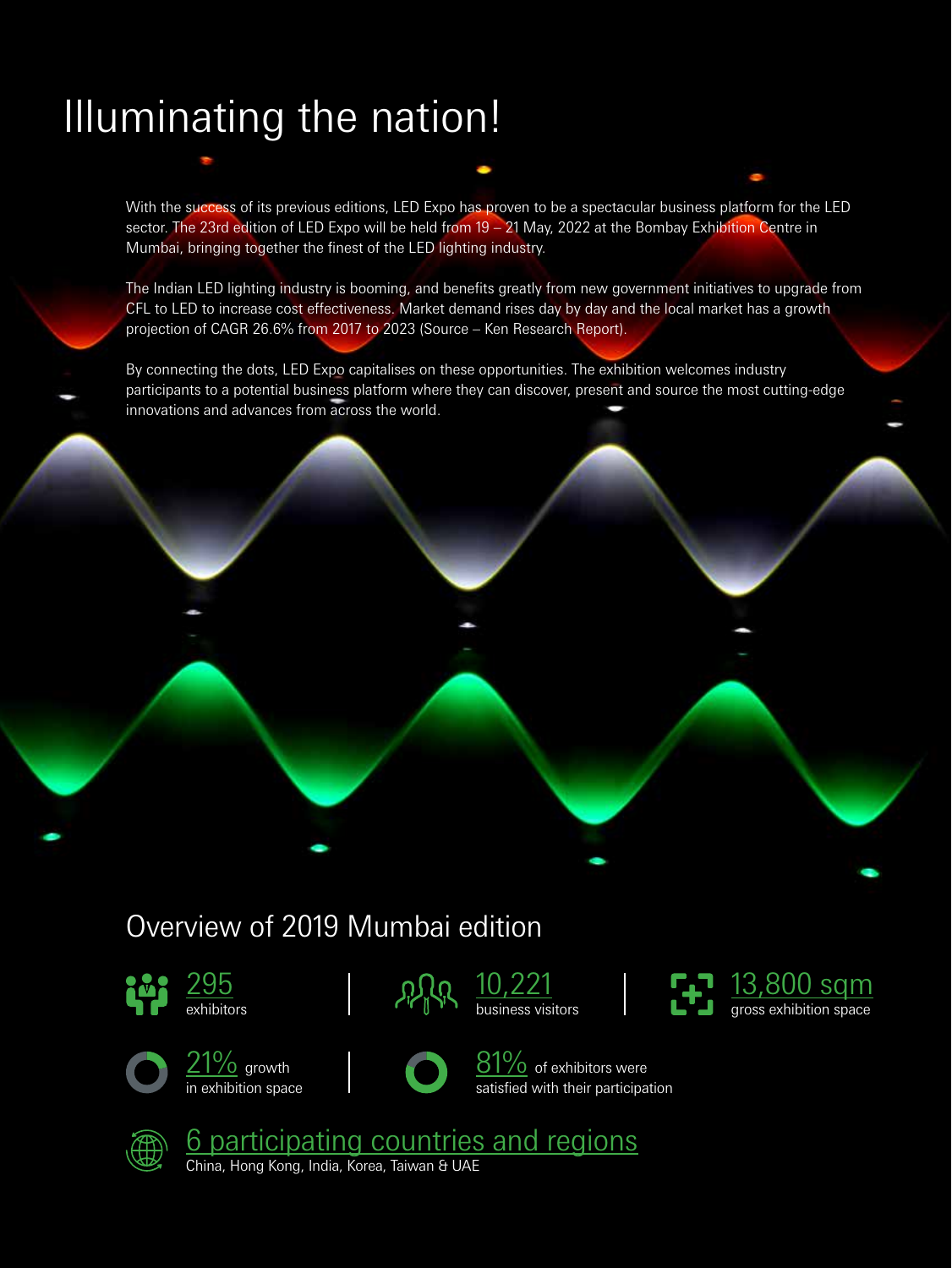

### **Visitors' influence on purchasing / procurement decisions**



### **Area of responsibility of trade visitors**



### **Exhibitors' satisfaction index on reaching relevant visitor target groups**



#### **Visitors' nature of business**



### **Visitors' satisfaction with the attainment of trade fair visit objectives**



### **Exhibitors' satisfaction index on overall participation**

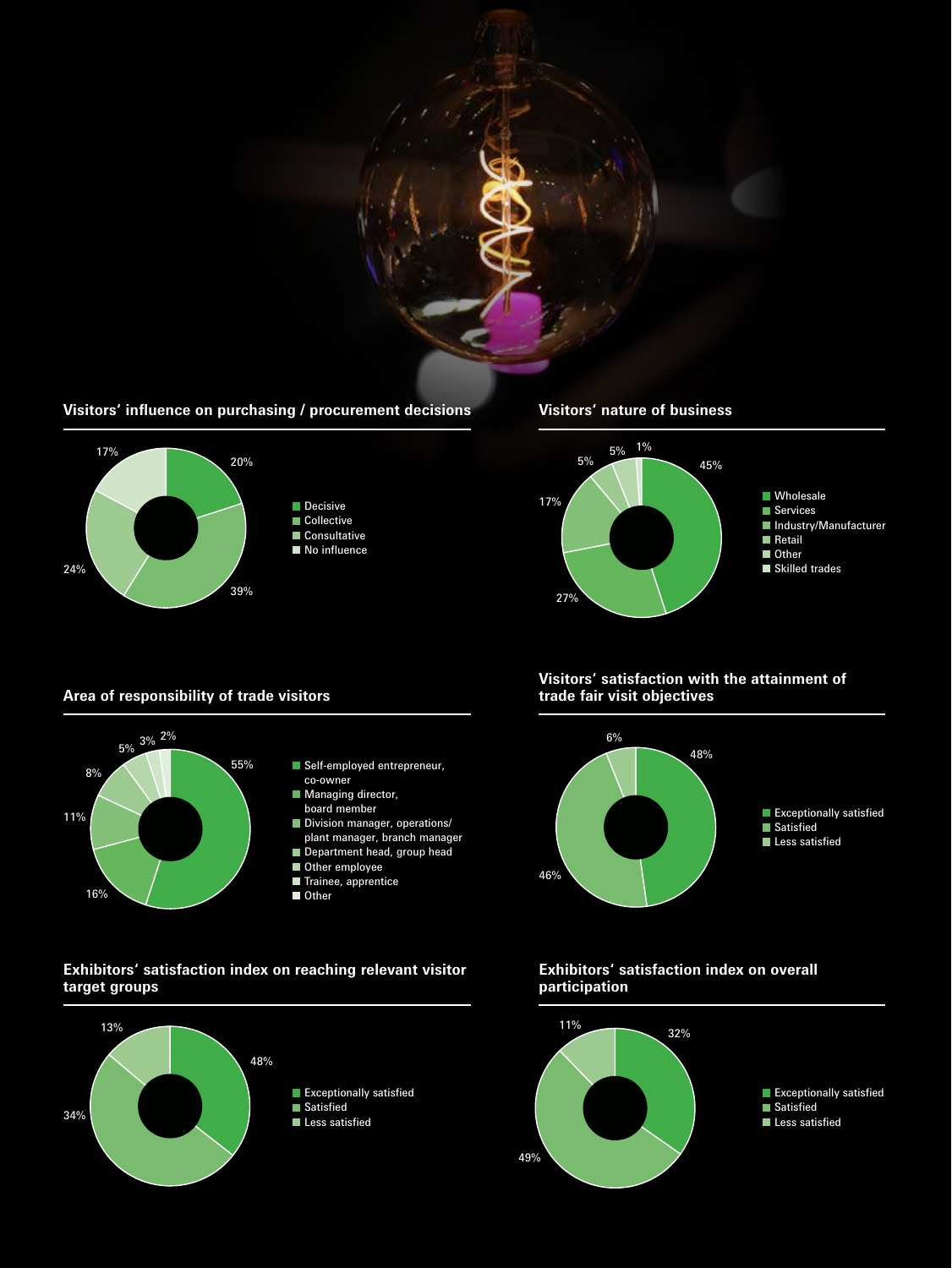## Display your expertise

**LEDs** - High power, liquid, SMD, OLEDS and other types

**LED applications and lighting** - Architecture, automotive, building, casinos and discos, commercial, decorative landscapes and gardens, exteriors, floors, interiors, offices, residential, retail, specialist, stages, streets, tunnels, underwater and fountains

**LED lighting products** - Bollards, bulbs, ceilings, down lights, flat panels, floodlights, garden lighting, lighting fixtures, spotlights, streets, tubes, underground lamps, underwater lights, wall washers, solar lights, automotive lamps, backlights, bars, emergency lights, flashlights, focus lamps, headlamps, indicator lamps, modules, neon lights, reading lights, rope lights, solar lanterns, light strips, traffic lights

**LED signage and displays** - Forex and bank displays and signs, moving signs, production displays, screens, video walls, numeric and alphanumeric displays

**LED components / accessories & raw materials** - Circuit boards, control systems, dimmers, DMX controllers, heat sinks, LED encapsulation materials, LED wafers and chips, lenses, MCPCBS, PCB adhesive tapes, PCBs, reflectors and diffusers, wires and cables

**LED manufacturing equipment, machinery and related products** - Imaging devices, applied products, inspection, measuring, repairing equipment, LED manufacturing equipment and devices, SMD mounting machines, solid-state lighting and equipment

### **LED drivers and power supplies**

**Solar powered LED lighting products & solutions** - Solar integrated LEDs

**Smart home automation** - Smart home automation, IoT & smart controls, smart lighting systems, innovative lighting products / smart bulbs / invertor bulbs etc., smart switches & controls / dimmers / sensors / touch panels / i-devices / wall switches etc., IoT based lighting (PoE, IoT, Li-Fi & Wi-Fi), home automation, HVAC & entertainment, smart security systems, smart lighting ballasts, healthcare & horticulture lighting, artificial intelligence (PIR motion sensors, microwave motion sensors, light control sensors, wardrobe / cabinet / closet sensors, LED sensor lamps, kinetic switches / wireless, touch modular switches, Dc (12-24V) motion sensors, microwave dimming sensors, smart charging ports

**Research organisations & testing laboratories**

## The LED Expo is a must attend for:

- Architects and interior designers
- Lighting engineers and designers
- LED manufacturers
- Professionals from hotels, malls, restaurants, offices and commercial establishments
- Construction and real estate companies
- Building contractors and project management consultants
- Automotive industry professionals
- Energy service companies (ESCOS)
- Dealers and distributors of lighting and LED products
- Public Works Departments (PWDs), Central Public Works Departments (CPWDs) and municipal corporations
- Officials from power, new and renewable energy, environment, urban development and railway ministries